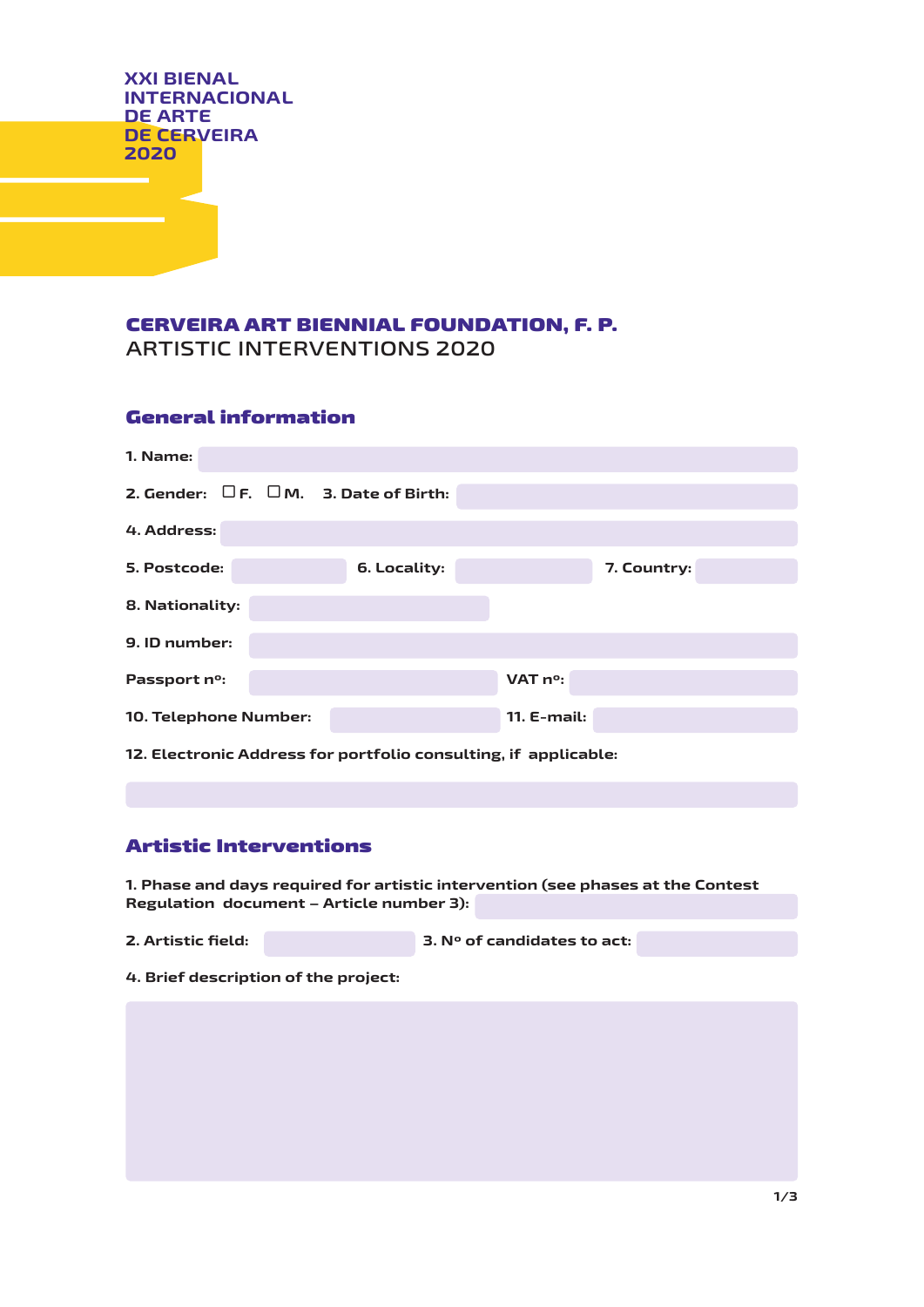**5. Specifications: required area, equipment / materials, technical requirements**  and other aspects considered relevant.

## Attachments (Digital format)

- Detailed description of the project (Mandatory)
- Curriculum Vitae (Mandatory)
- Documentation scanning duly authorised by the holder **(Mandatory)**

| Portfólio (in case you don't have an online portfolio): |  | $\Box$ (from all applicants) |
|---------------------------------------------------------|--|------------------------------|
| Other:                                                  |  | $\square$ (optional)         |

#### **The registration form must be completed and submitted along with the attachments, to the following e-mail: candidaturas@bienaldecerveira.pt**

As of May 25<sup>th</sup> of 2018, the **General Data Protection Regulation** required changes in the collection and processing of personal data. If you wish to be contacted again, we need your prior consent. For this reason, you must give us your consent in order to continue receiving notifications of events, contests, invitations or communications.

#### **On behalf of the Cerveira Art Biennial Foundation, we thank you in advance for your attention and cooperation.**

According to the General Data Protection Regulation (EU) No. 2016/679, implemented in April 27th of 2016, I hereby declare for all due effects and purposes, to give my consent for the collection and processing of my personal data to the Cerveira Art Biennial Foundation, P.F., with the address Av. Das Comunidades Portuguesas S / N, 4920-275, Vila Nova de Cerveira, for the purposes of Database referring to notifications of events, contests, invitations or communications, being exclusively used for this purpose, unless otherwise explicitly requested by the holder.

I further declare that I am aware of:

• the right to request, at any time, to withdraw my consent towards the processing of my personal data; as well as its corresponding rectification,